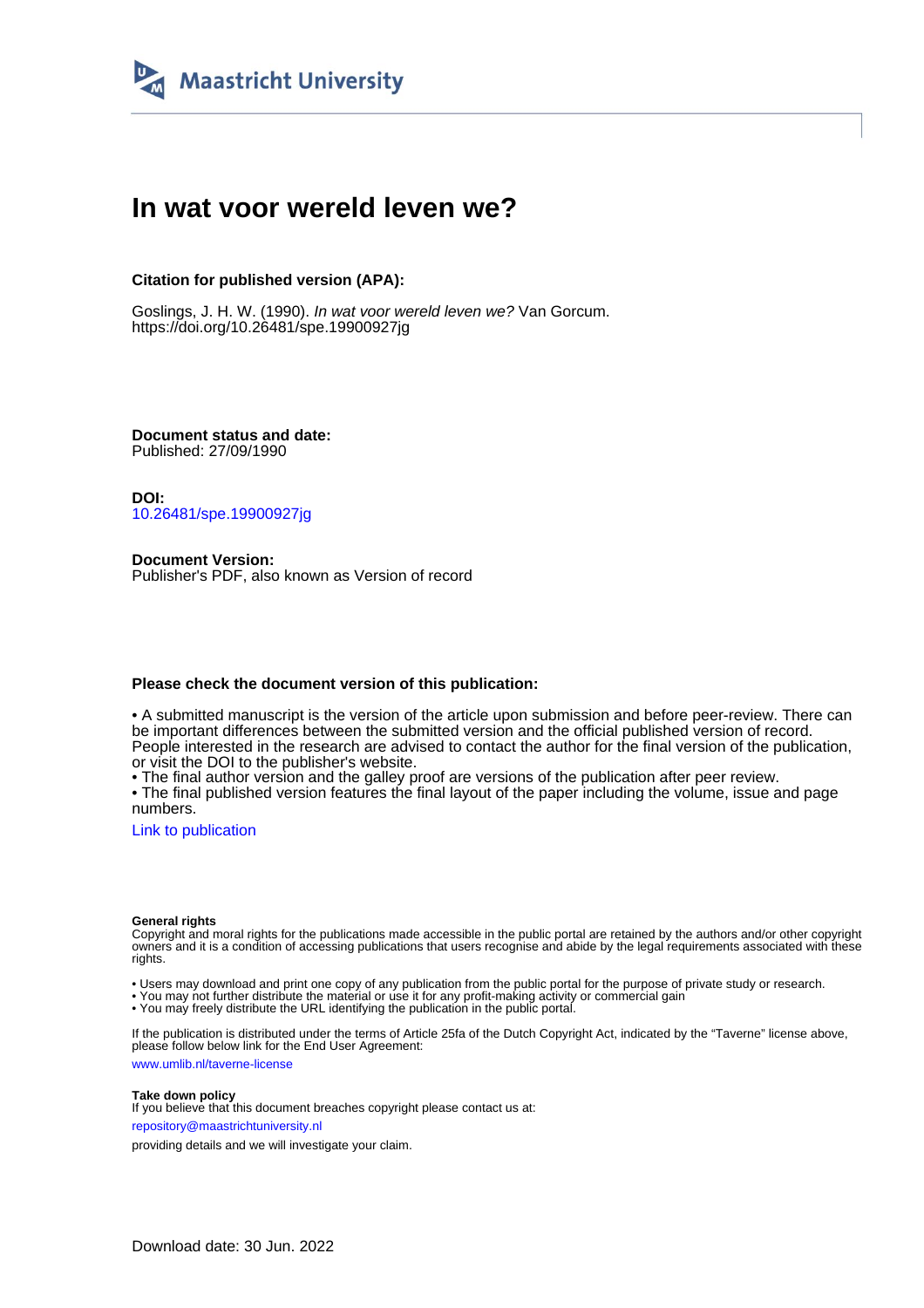## IN WAT VOOR WERELD LEVEN WE?

 $\mathcal{L}^{\text{max}}_{\text{max}}$  and  $\mathcal{L}^{\text{max}}_{\text{max}}$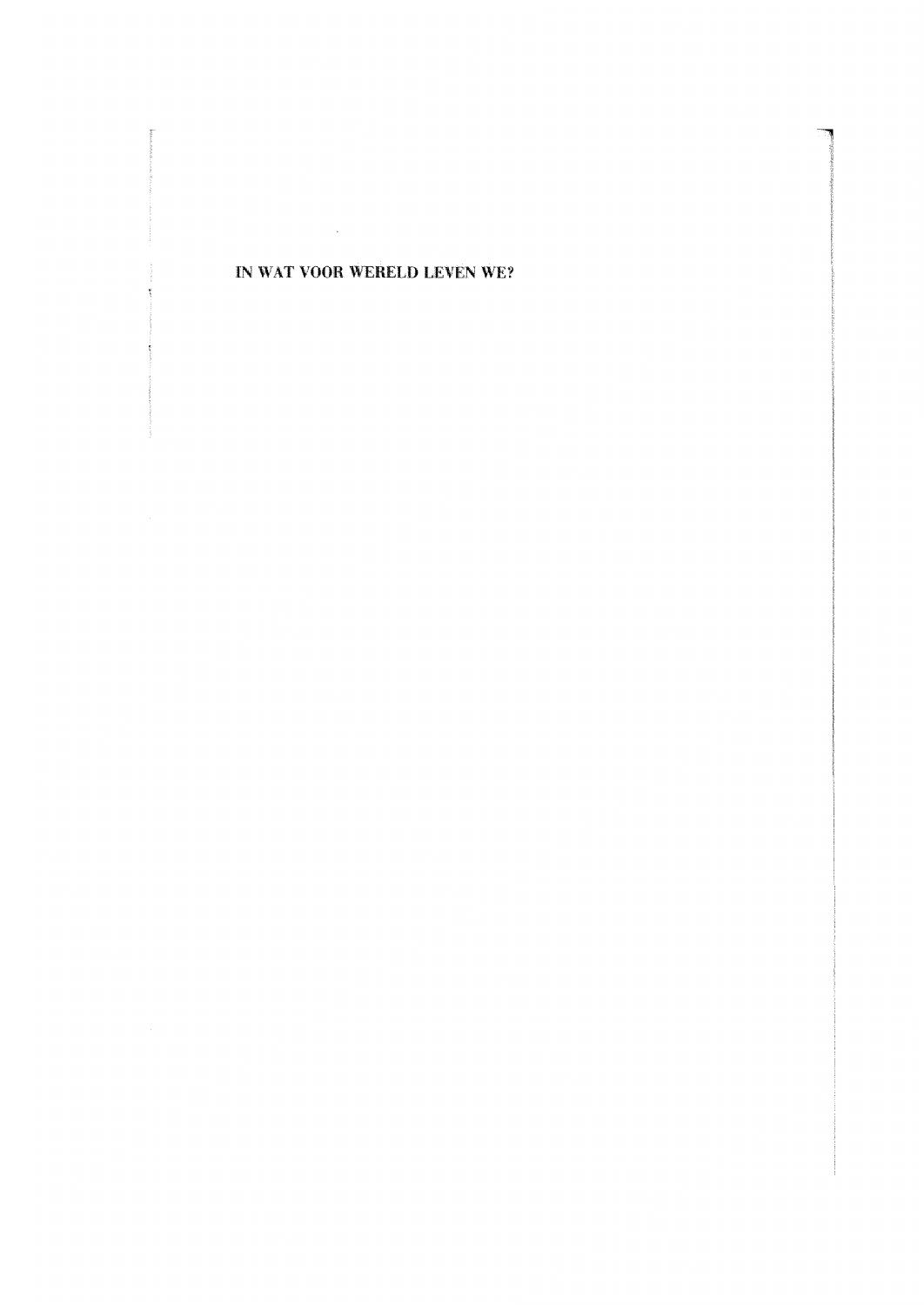'To-day I know and yesterday and the days that were,<br>but for to-morrow mine eyes are sightless.'

 ${\rm Leb\acute{~d}}$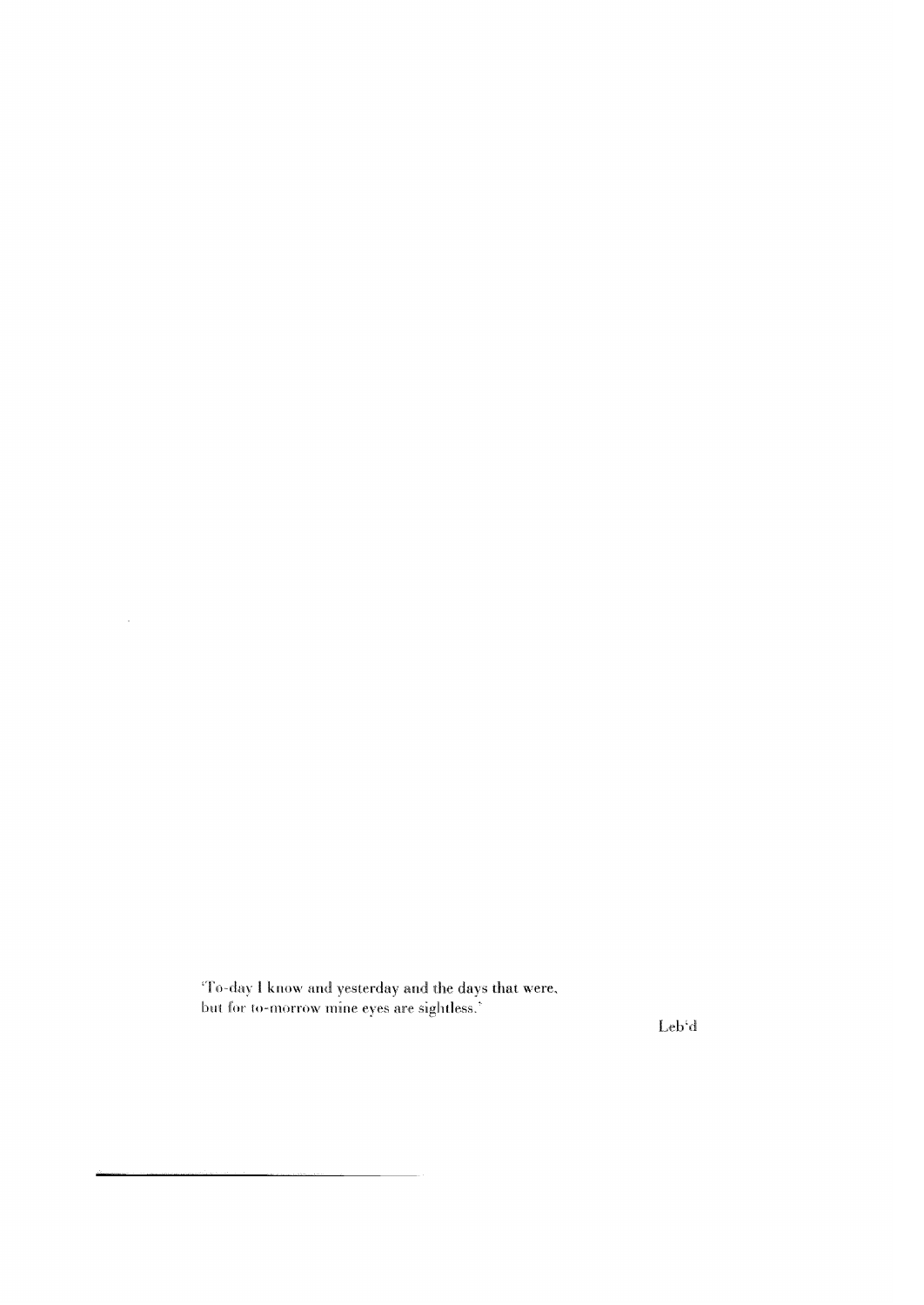# IN WAT VOOR WERELD LEVEN WE?

Rede

uitgesproken bij de aanvaarding van het ambt van hoogleraar Financieel Management en Financiële Markten aan de Rijksuniversiteit Limburg

op donderdag 27 september 1990

door

Dr. J.H.W. Goslings



1990 Van Gorcum, Assen/Maastricht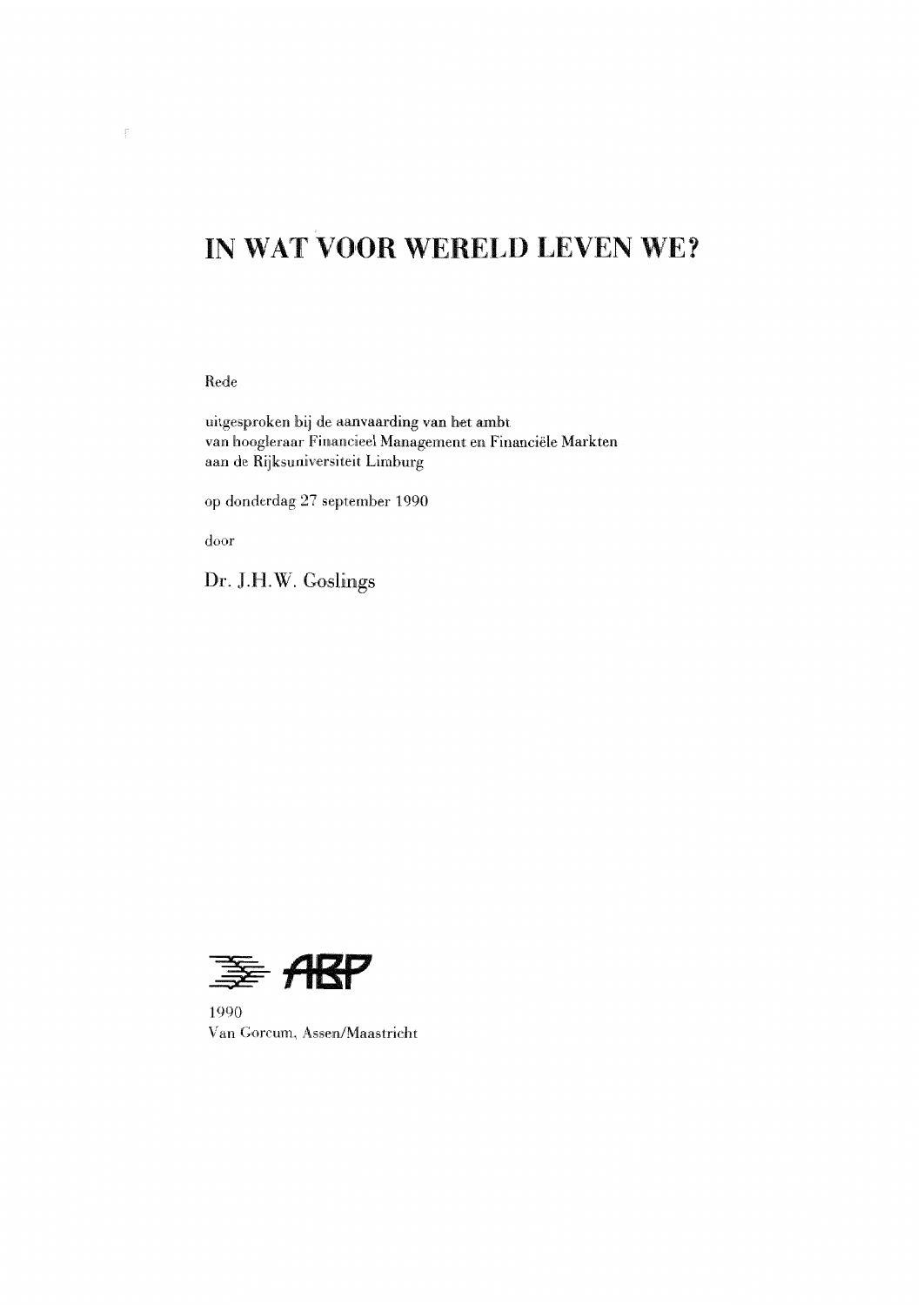Alle rechten voorbehouden. Niets uit deze uitgave mag worden verveelvoudigd, opgeslagen in een geautomatiseerd gegevensbestand, of openbaar gemaakt, in enige vorm of op enige wijze, hetzn electronisch, mechanisch, door fotokonieën, opnamen, of enig andere manier, zonder vooralgaande schriftelijke mestemming van de uitgever.

Voor zover het maken van kopieën uit deze uitgave is toegestaan op grond van artikel 16B Auteurswet 1912 i<sup>s</sup> het Besluit van 20 juni 1974, St.b. 351, zoals gewijzigd bij het Besluit van 23 augustus 1985. St.h. 471 en artikel 17 Auteurswet 1912. dient men de daarvoor wettelijk verschaldigde vergoedingen te voldoen aan de Stichting Reprorecht (Postbus 882, 1180 AW Amstelveen). Voor het overnemen van gedeelte(n) uit deze uitgave in bloemlezingen, readers en andere compilatiewerken (artikel 16 Auteurswet 1912) dient men zich tot de uitgever te wenden.

#### **CIP-GEGEVENS KONINKLIJKE BIBLIOTHEEK. DEN HAAG**

**ISBN 98 939 9593 7** 

Uitgegeven onder auspiciën van het Algemeen Burgerlijk Pensioenfonds Heerlen

Lay-out en druk: Van Goreum, Assen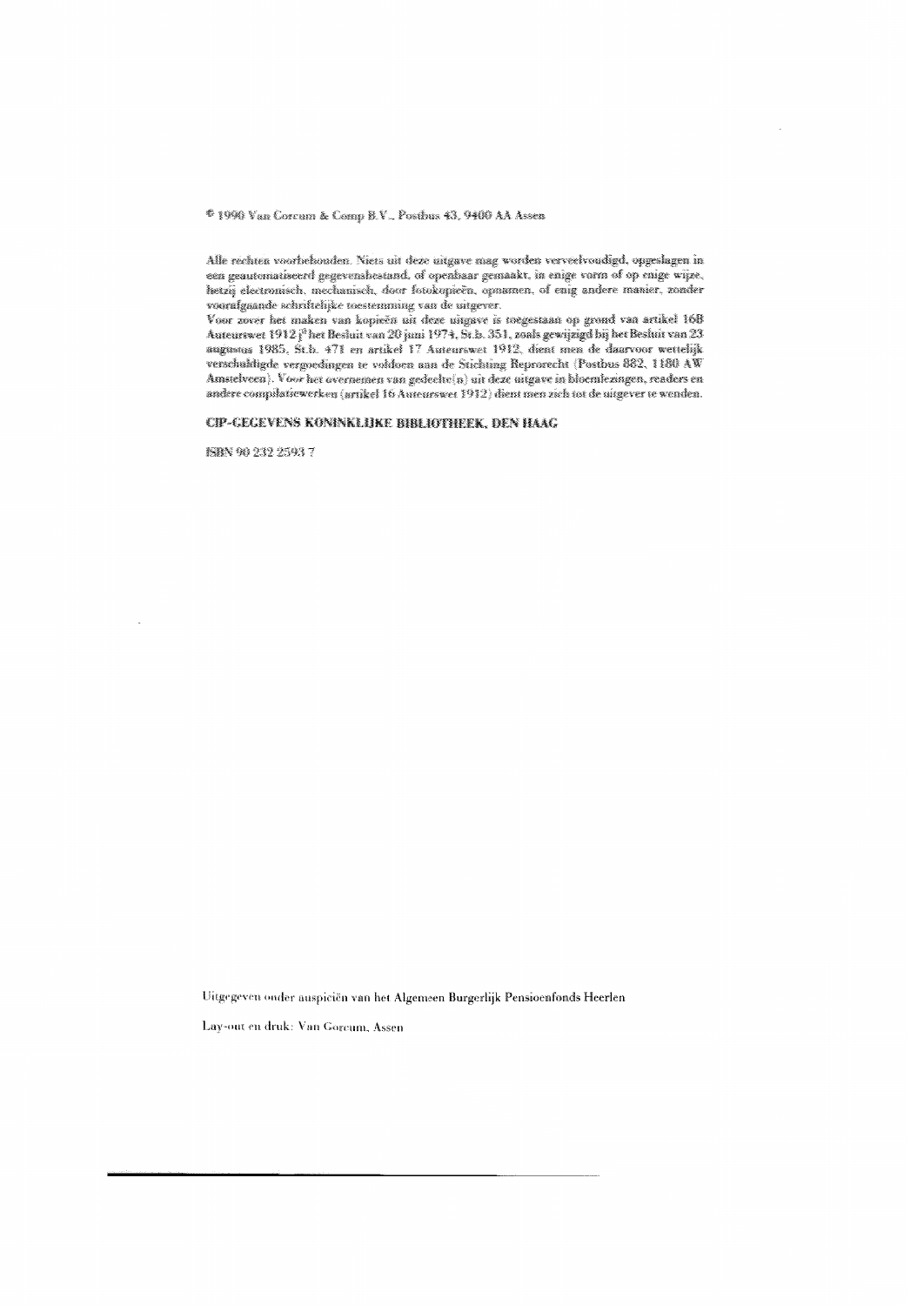## 1. Inleiding

'In wat voor wereld leven we' is een uitroep die u eerder zou verwachten van een politicus of een predikant dan van een hoogleraar die zijn openbare les uitspreekt. Degenen die zich herinneren dat mijn inaugurale rede aan de Erasmus Universiteit getiteld was 'Wat weten we zeker', herkennen dat ik opnieuw zal proberen een fundamenteel aspect van ons vak te belichten.<sup>1</sup>

Drie jaar geleden wees ik op een analyse van de Nobel-prijswinnaar Hicks, getiteld 'Is economics a science?'.<sup>2</sup> Zijn voor dit doel belangrijkste argumentatie was de volgende; de omstandigheden in de wereld zijn zo veranderlijk, dat het moeilijk is om de economische modellen die we van de wereld maken te toetsen. In feite is in zijn visie ieder samenstel van omstandigheden met een apart model te beschrijven. Herhaalbare experimenten zijn echter niet mogelijk, hoewel deze eis voor het verantwoord toetsen van een hypothese gesteld zou moeten worden. Het is deze veranderlijkheid in de wereld waarover ik met u wil spreken.

Een inzicht in deze problematiek is ook van belang voor de wijze waarop een belegger zich dient te gedragen. Niet alleen is de beleggingsleer deel van mijn leeropdracht, ook mijn huidige werkkring verplicht mij wat dieper over deze materie na te denken.

Mijn analyse zal uit een aantal stappen bestaan. Ik begin met het schetsen van twee mogelijke wereldbeelden, de paradigma's waarop wij de theorie bouwen. Deze wereldbeelden worden aangeduid met een begrepen en een onbegrepen wereld. Vervolgens bezien we het gedrag van aandelenkoersen, rente en inflatie om te zien of dit enige indicatie geeft voor een keuze. Intrigerend is de vraag of het mogelijk is voorspellingen te doen over deze grootheden en of het antwoord afhangt van het wereldbeeld. We zullen een ogenblik bij deze vraag stilstaan en zowel theoretische en praktische aspecten van de vraag behandelen.

Tot dit punt heb ik als het ware demonstratie-materiaal aangedragen. Mate-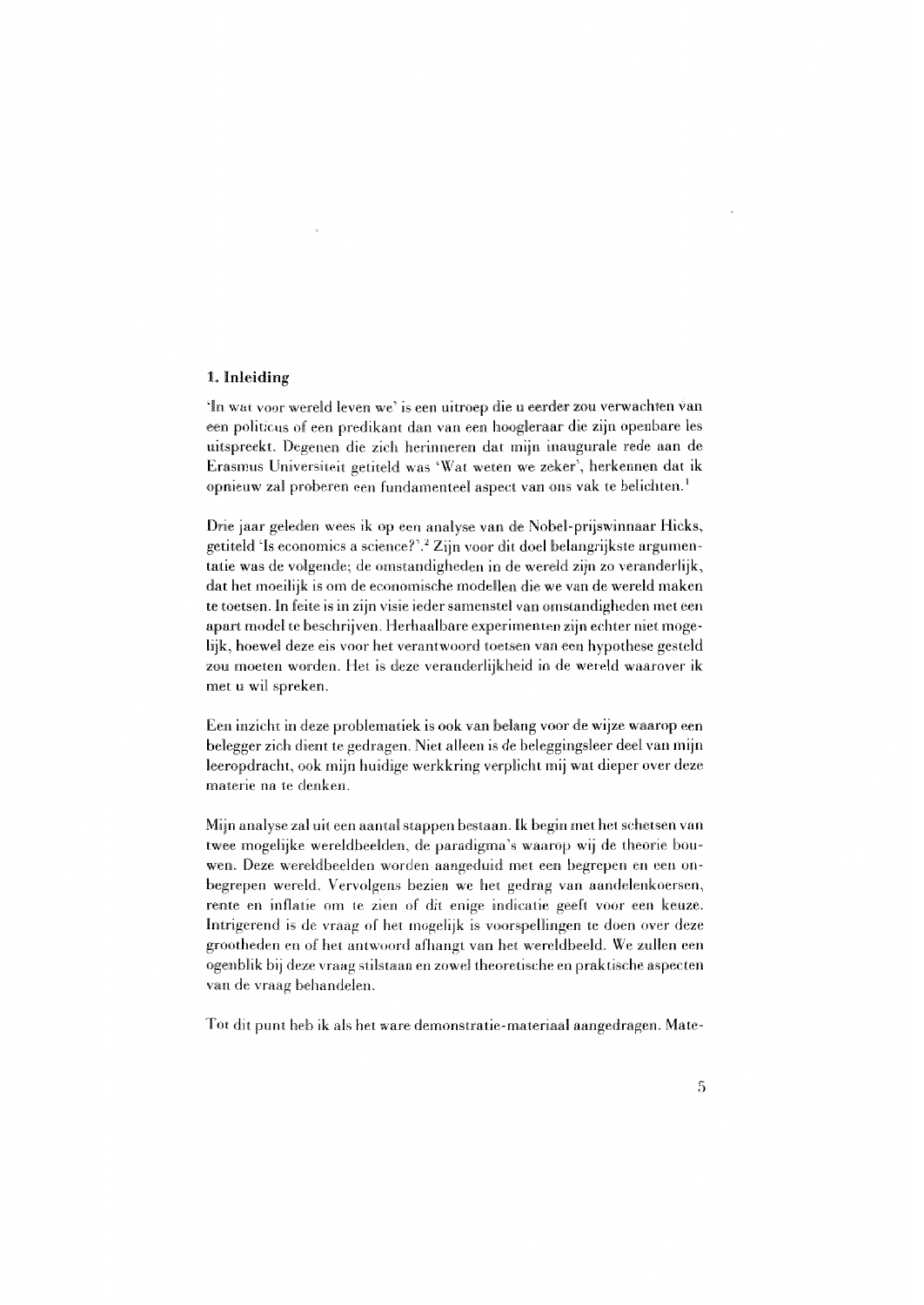riaal dat aannemelijk maakt dat niet alleen het meest geaccepteerde wereldbeeld, van een begrepen wereld, plausibel lijkt. De vraag is nu, hoe we empirisch onderzoek moeten interpreteren tegen deze achtergrond. Ieder model is immers conditioneel op een wereldbeeld. Aan deze vraag zal ik uitgebreid aandacht geven. Ter demonstratie zal ik ook een toetsbare theorie formuleren. Dit alles leidt tot een keuze tussen de twee wereldbeelden. Tenslotte zal ik ingaan op de betekenis van deze keuze voor het beleggingsbeleid van verzekeraars en pensioenfondsen.

## 2. Twee werelden geschetst

Laat ik beginnen twee mogelijke wereldbeelden in contrast tegenover elkaar te stellen. In werkelijkheid zullen beide wel in elkaar overlopen. Het eerste beeld wil ik aanduiden met een 'begrepen wereld'. Dit is een wereld waarin de processen die het wereldbeeld bepalen min of meer stabiel zijn en gemodelleerd kunnen worden. Een dergelijke wereld kan heel goed stochastische eigenschappen hebben. Dat wil zeggen dat kansvariabelen mede bepalend zijn voor de uitkomsten van het gemodelleerde proces. Deze kansvariabelen hebben echter traceerbare verdelingen, zodat de uitkomsten toch een graad van voorspelbaarheid hebben. We kunnen bijvoorbeeld zeggen: gemiddeld zou als uitkomst ... te verwachten zijn of met die en die kans is het resultaat groter dan ...

Een vergelijking met de natuurkunde zou hier opgaan. We begrijpen hoe atomen en hun bestanddelen zich gedragen. We kunnen experimenten onbeperkt herhalen; het gedrag blijft gelijk. Op basis hiervan is het mogelijk voorspellingen te doen, bijvoorbeeld over de plaats waar een deeltje zich zou moeten bevinden. Dit laatste gaat zelfs op als kansvariabelen een rol spelen, tot ongeloof van Einstein die de woorden - God does not throw dice gebruikte. Een dergelijke wereld, waarin alles verklaard kan worden, sluit aan bij een renaissance denken. Dit geeft al aan dat het één van de mogelijke wereldbeelden is. In een dergelijke wereld zouden mensen ook verwachtingen kunnen hebben die enige relatie hebben met feitelijke toekomstige ontwikkelingen. In ons vak spreken we van 'rationele' verwachtingen. Dit concept vervult een belangrijke rol in de formulering van onze modellen en de toetsing hiervan.

Een geheel ander wereldbeeld is dat wat ik een 'onbegrepen wereld' zou willen noemen. Een dergelijke wereld verandert voortdurend in zijn functioneren. Processen zijn onstabiel. We kunnen wel modellen maken, maar deze kunnen alleen een bepaald samenstel van factoren in het verleden beschrijven. Deze wereld is in zijn aard geheel stochastisch, ook in die zin dat de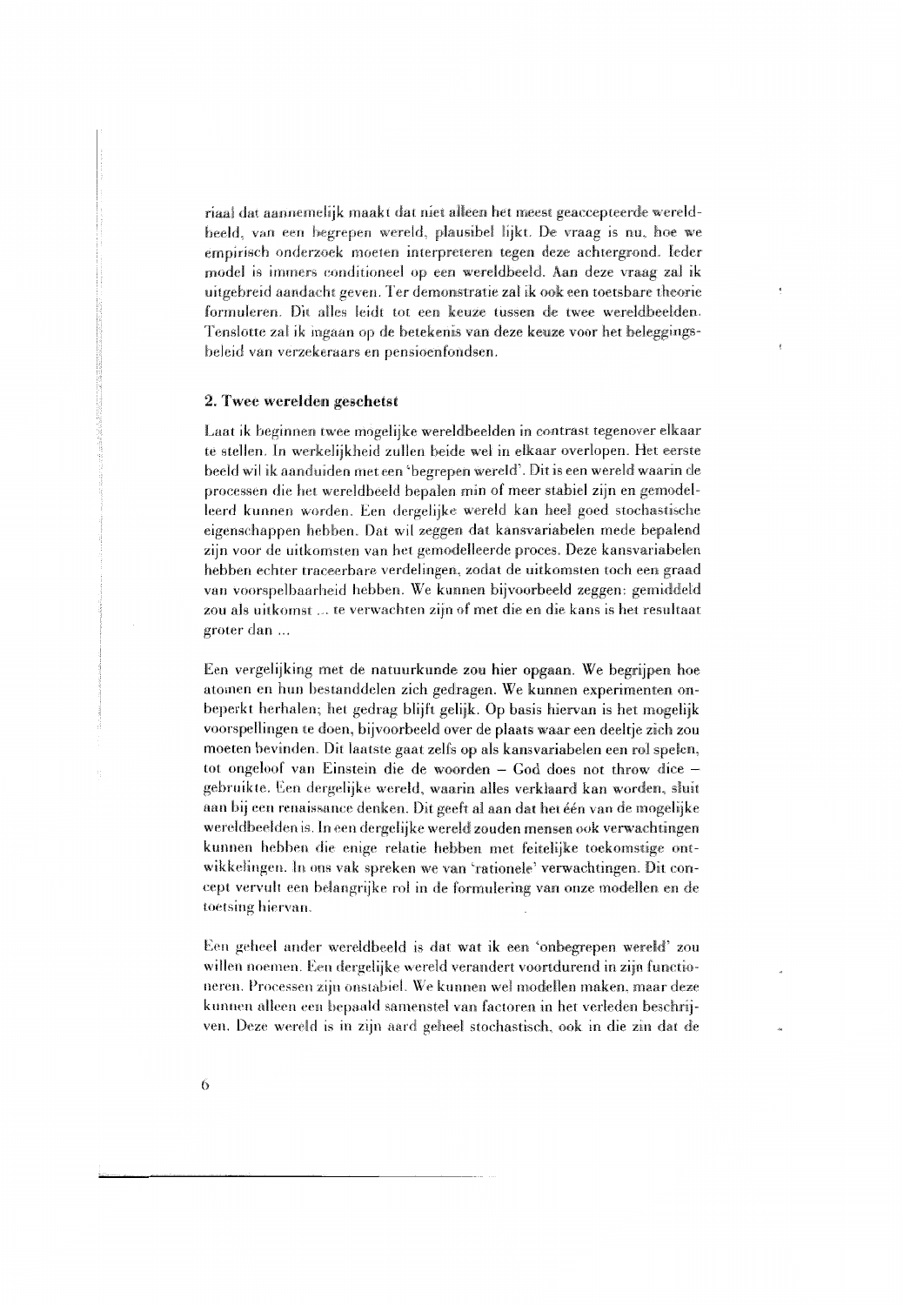kansverdelingen zelf en hun parameters voortdurend veranderen. Tegelijkertijd verandert ook de samenhang tussen grootheden. Modelleren heeft dus weinig zin omdat het model situationeel bepaald is. Toetsen in wetenschappelijke zin is onmogelijk. We kunnen immers geen onafhankelijke en herhaalbare experimenten opzetten. In een dergelijke wereld kunnen mensen wel verwachtingen hebben, maar deze verwachtingen hebben geen relatie met de werkelijke uitkomsten.<sup>3</sup> Een begrip als rationele verwachtingen heeft geen betekenis in deze wereld.

Met deze twee algemene schetsen heb ik de paradigma's waarop wij onze theorie kunnen bouwen aangeduid. Hierbij zij aangegeven dat vrijwel steeds van een begrepen wereld wordt uitgegaan. Misschien speelt hierbij ook een menselijke behoefte een rol, waarbij men niet wenst te accepteren dat iets onbegrijpbaar en ongrijpbaar is. Het is ook opvallend dat Knight reeds in 1921 een vaak genegeerd onderscheid tussen risk en uncertainty introduceerde. Hiermee wordt een zelfde tweedeling aangeduid als zojuist besproken. Risk is met een kansverdeling te beschrijven, terwijl uncertainty duidt op elkaar willekeurig opvolgende eenmalige gebeurtenissen. Knight gebruikt de woorden 'the situation dealt with is in a high degree unique'.<sup>4</sup> Bij dit alles moeten wij beseffen dat economie in eerste instantie een menswetenschap is, of beter gezegd een vak dat zich bezig houdt met het 'economisch gedrag' van mensen. Het woordje wetenschap kan ik zo vermijden. Dit betekent niet alleen dat wij met veranderlijk menselijk gedrag te maken hebben. Het betekent ook dat onze interpretatie van dit gedrag afhankelijk is van het tijdsbeeld waarin wij ons bevinden. McCloskey spreekt dan ook van 'The rhetoric of economics'.<sup>5</sup> Hij geeft hiermee aan dat het woorden en interpretaties zijn, vaak tijdsgebonden interpretaties, die de inhoud van het vak bepalen. De opkomst en neergang van scholen in het vak zijn een demonstratie van vergankelijke elementen in de theorievorming.

### 3. Sleutelvariabelen en hun gedrag

Ik zal nu met u bezien hoe de wereld zich aan ons manifesteert, om op basis hiervan inzicht te krijgen in de vraag welk wereldbeeld het beste de werkelijkheid beschrijft. We bezien drie variabelen die een sleutelfunctie vervullen in de beleggingsleer. Dit zijn de rente-ontwikkeling, de koersontwikkeling van aandelen en de inflatie. Rente-ontwikkeling bepaalt de waarde en opbrengst van nominale vorderingen en schulden en heeft indirekt invloed op prijzen van andere activa en op economische processen. Aandelenkoersen zijn de neerslag van de waarde van productieve activa. Ze vormen een belangrijke vermogenscomponent, die echter sterk van waarde kan veranderen. De inflatie is van belang om van nominale waarden de stap te kunnen maken naar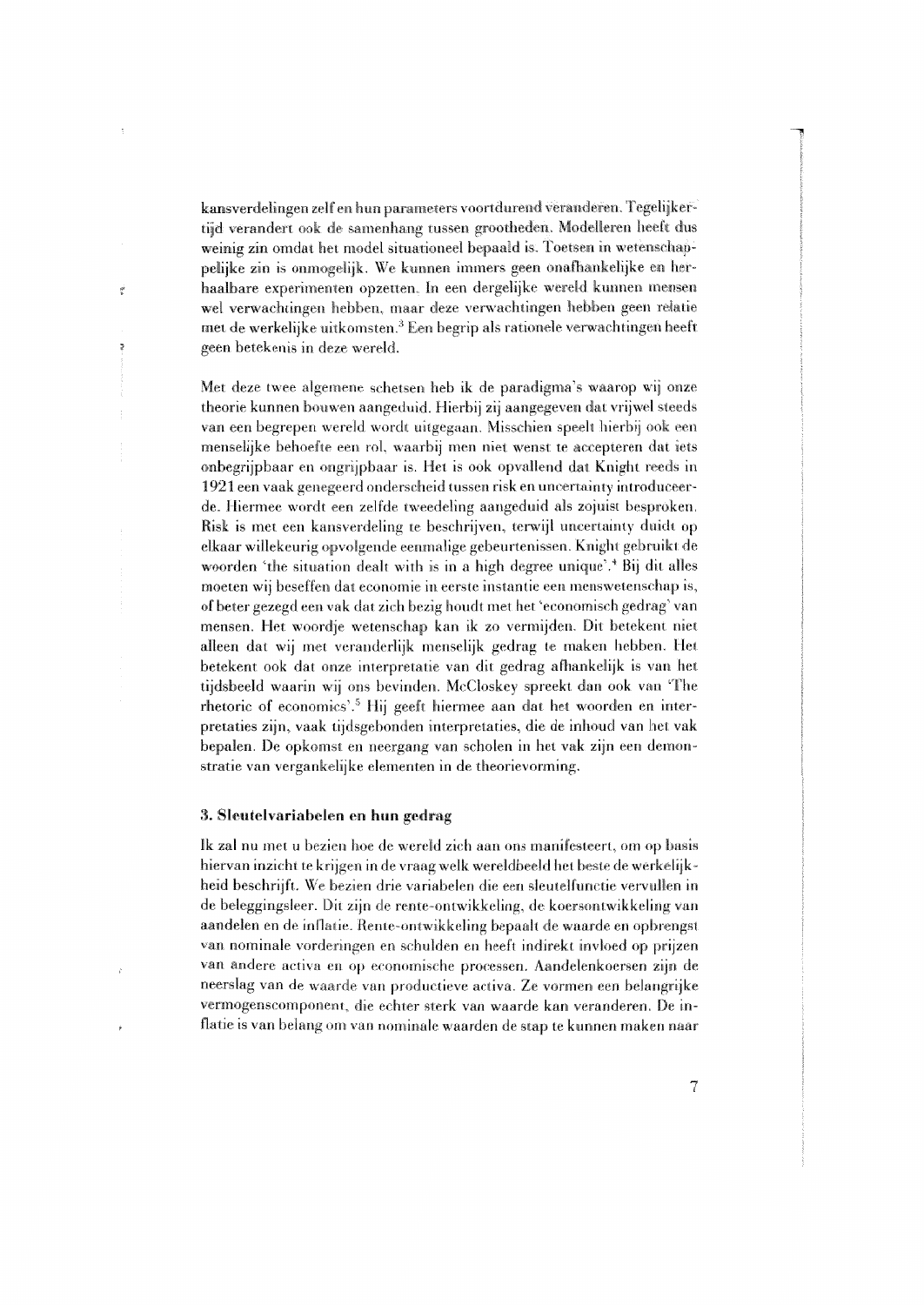reële waarden. Voor pensioenfondsen is deze vraag van eminente betekenis omdat zij verplichtingen hebben die in reële termen zijn uitgedrukt, namelijk eindlonen. Inzicht in de processen die deze drie grootheden bepalen zou een belangrijke ondersteuning zijn voor de belegger. Dit inzicht zou bij voorkeur prospectief moeten zijn om practische waarde te hebben.

Ik begin met u een frequentieverdeling te laten zien van jaarlijkse rendementen op aandelen in de Verenigde Staten over de periode 1926 tot 1988 (figuur 1). Het beeld is een kansverdeling met uitslagen in de orde van 50 procent.



Figuur 1: jaarrendementen op aandelen (VS 1926-1988)

Dit suggereert dat jaarlijkse rendementen een trekking zijn uit deze kansverdeling. Om hierin enig inzicht te krijgen heb ik de rendementen in ieder jaar vergeleken met die in het erop volgende jaar. Het scatter-diagram laat zien dat er geen duidelijk verband bestaat (figuur 2). De puntenwolk is echt een

Figuur 2: correlatie tussen rendement in opeenvolgende jaren (VS 1927-1988)

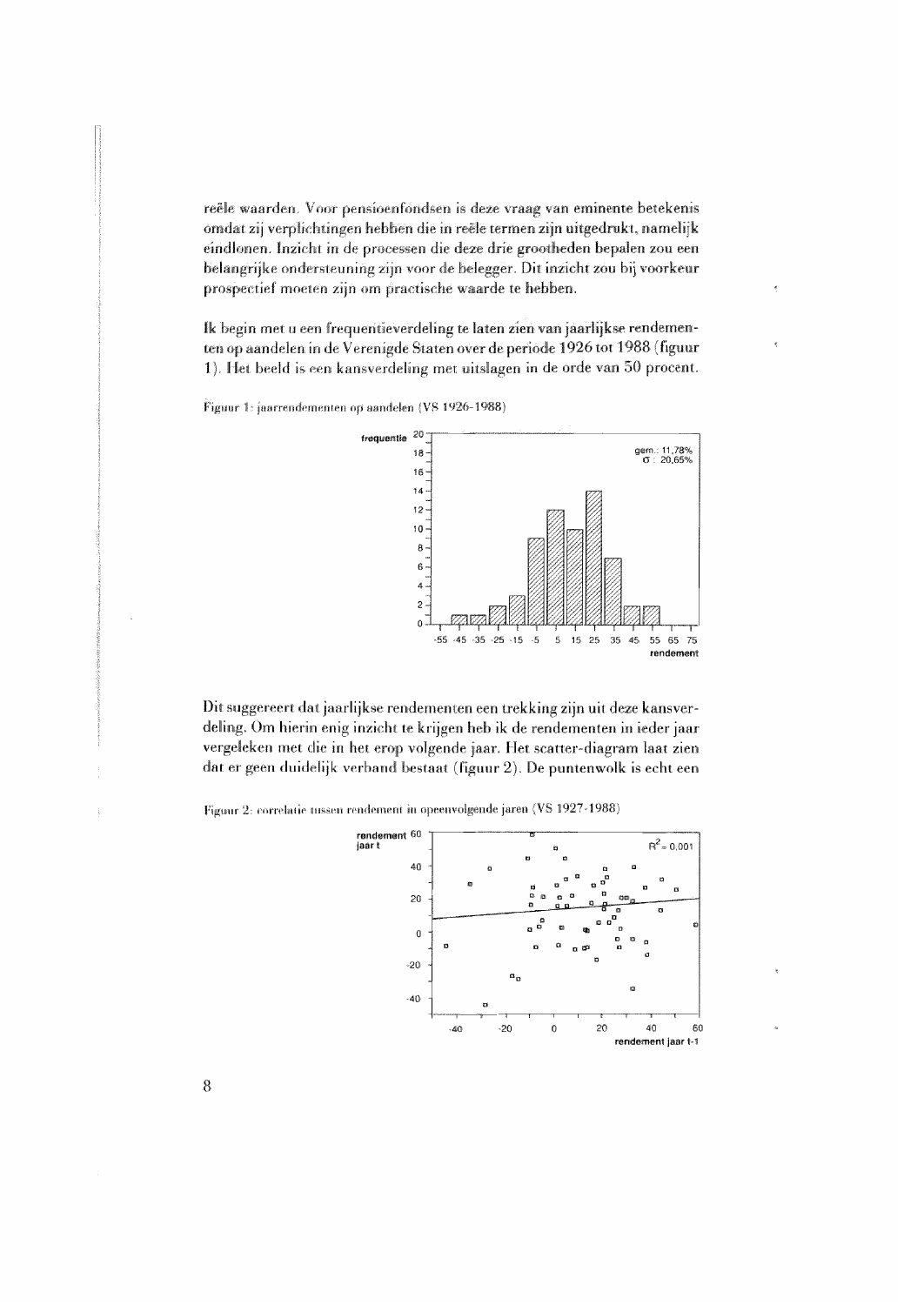wolk en de correlatie coëfficient van de geschatte vergelijking is vrijwel nul. Aandelenrendementen lijken dus op trekkingen uit een kansverdeling. Ik wijs er op dat dit een lange termijn beeld is. Beschouwen we subperiodes, dan kunnen deze afwijken van het lange termijn beeld.

Inflatie is een interessante grootheid om per subperiode te bezien, omdat inflatie onstabiel blijkt te zijn (figuur 3). Perioden met hoge en lage inflatie en met grote en kleine jaarlijkse uitslagen volgen elkaar op. U ziet ook dat de lengte van de perioden varieert. In tegenstelling tot de rendementsontwikke-





ling van aandelen is dit op lange termijn geen stabiel proces dat met een kansverdeling beschreven kan worden. Inflatie is dus een onvoorzienbaar risiko waarvoor de term 'onzekerheid' in navolging van Knight gebruikt zou moeten worden. Bescherming tegen deze onzekerheid zou een hooggewaardeerd goed zijn.

Er is een school die zegt dat mensen rationele verwachtingen hebben. In deze denkwijze wordt de verwachte inflatie, op basis van het voorgaande een betwistbaar begrip, in de rente verwerkt. Op deze wijze zou een reële rente zekergesteld worden door de geldgever. De figuur geeft het verband tussen inflatie en rente. U ziet een zeer zwak positief verband (figuur 4). ledere procent inflatie vindt gemiddeld slechts voor 0,12 procent zijn weerslag in de rente. Onder verschillende hypothesen, waarbij inflatie in verwachte en onverwachte inflatie gesplitst wordt, loopt de 0,12 procent op tot 0,5 à 0,6 procent per procent verwachte inflatie. Een zeer zwak verband wordt daarmee een zwak verband.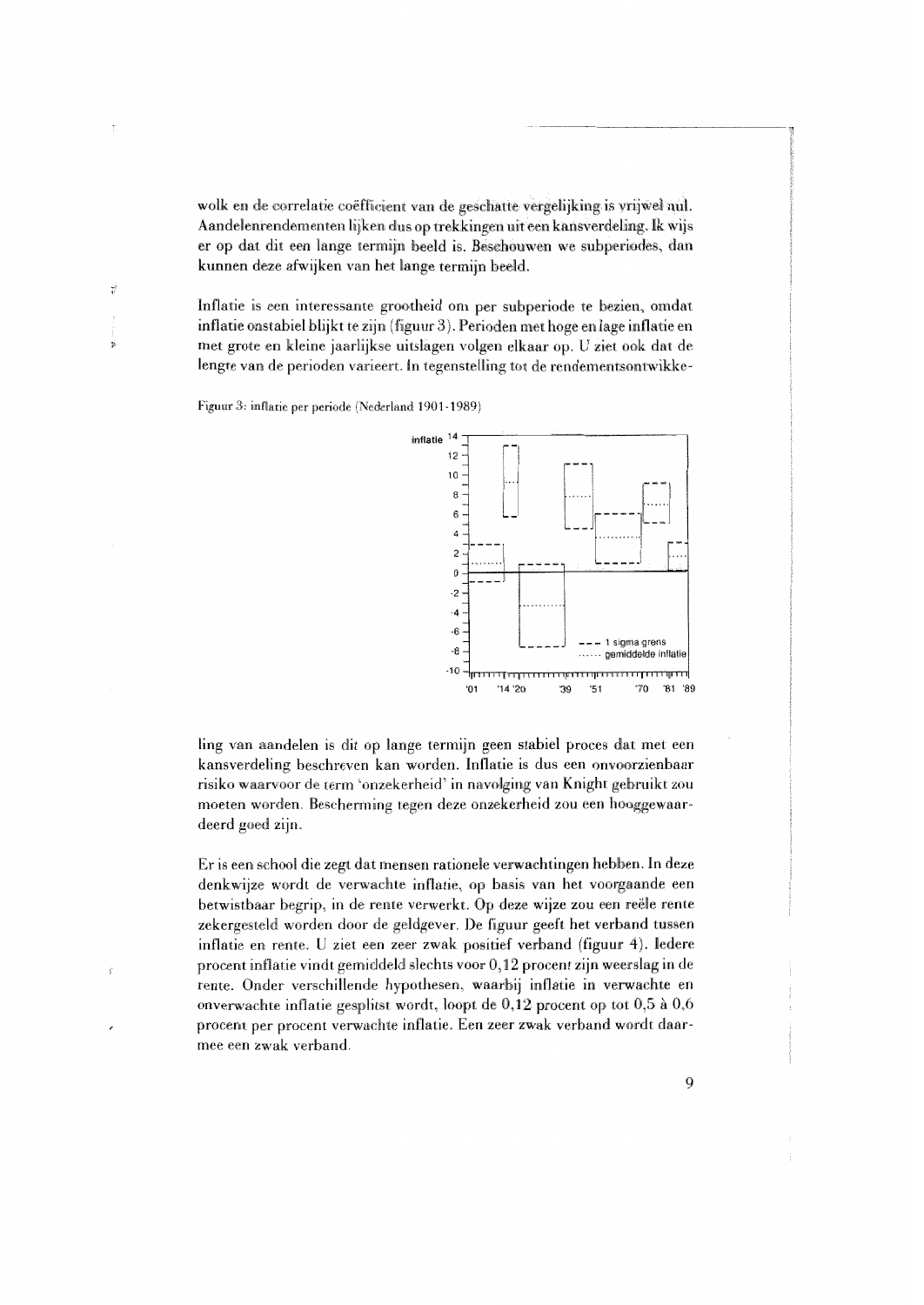Figuur 4: verband rente en inflatie (Nederland 1920-1989)



Tenslotte bezien we de reële rente. Dit is de nominale rente minus de inflatie. Ik presenteer de uitkomsten in een zelfde figuur als ik gebruikte bij de inflatie (figuur 5). U ziet opnieuw perioden met grote verschillen in alle karakteristie-

Figuur 5: reële rente per periode (Nederland 1901-1989)



ken. Dit duidt op instabiliteit van de reële rente. Het is op zijn zachtst gezegd vreemd dat geldgevers en geldnemers bij het contracteren van nominale rentes zulke grote en onoverzichtelijke risiko's in reële termen accepteren.

In deze wereld van onzekerheid en instabiliteit leeft er bij velen nog een rotsvast geloof: aandelen zullen het altijd beter doen dan obligaties. Figuur 6 geeft het rendementsverschil tussen aandelen en obligaties voor periodes van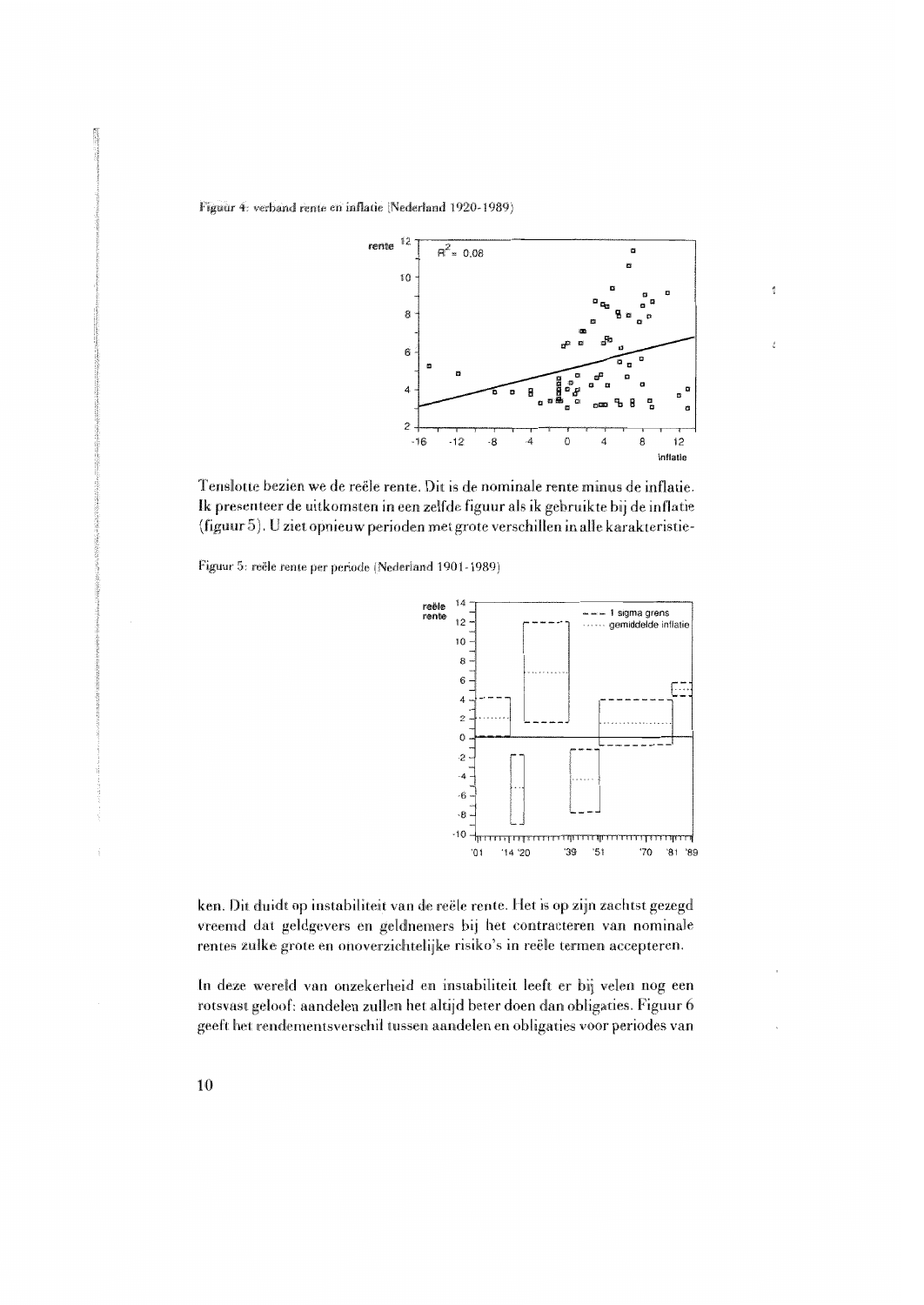1, 5 en 10 jaar. In respectievelijk 36, 20 en 9 procent van de perioden doen obligaties het beter. We zien dat zelfs bij 10-jaars perioden aandelen het niet steeds beter doen. Weinigen zullen een dergelijk geduid kunnen opbrengen. In de woorden van Keynes: 'Moreover, life is not long enough; - human nature desires quick results'. De vraag is hoe deze resultaten te bereiken.

Figuur 6: verschil rendement aandelen en obligaties (VS 1926-1988)



De gestelde vraag is een retorische vraag indien het gesuggereerde wereldbeeld, van een onstabiele wereld, juist is. De enige oplossing lijkt dat we dit wereldbeeld verwerpen. Voordat we een dergelijke conclusie trekken moet ik een kort intermezzo inlassen over de betekenis van voorspellen in de twee wereldbeelden.

## 4. Prijzen, random walks en voorspellen

De gegeven voorbeelden van het gedrag van de sleutelvariabelen waren een illustratie van de afwezigheid van duidelijke patronen in de wereld zoals die zich aan ons manifesteert. Dit is reeds vroeg opgevallen aan mensen die reeksen bestudeerden. In ons vak is het gebruikelijk het schijnbaar willekeurige pad van koersen aan te duiden met het begrip 'random walk'. Een random walk komt overeen met wat ook een Browniaanse beweging genoemd wordt, naar de Schotse botanist Brown die als eerste in 1827 deeltjes in oplossing willekeurige paden zag beschrijven ten gevolge van botsingen met moleculen. Sommigen menen overigens, zoals blijkt uit een discussie gevoerd in het blad Nature in 1905, dat ook overmatig alcoholgebruik tot een dergelijk voortbewegingspatroon leidt.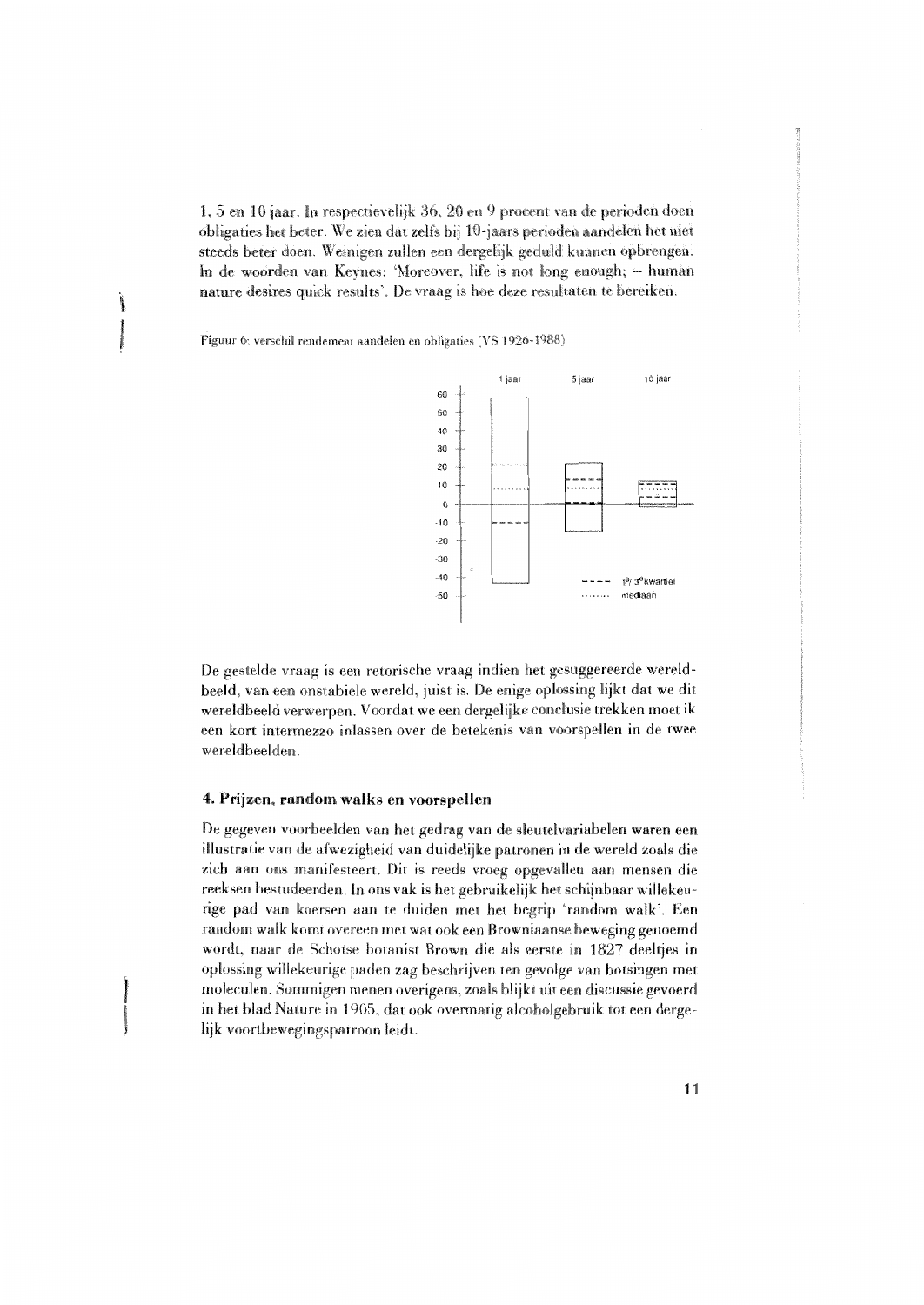Het was rond de eeuwwisseling dat het Bachelier bij de bestudering van koersen opviel dat de opeenvolgende koersbewegingen niet met elkaar gecorreleerd leken te zijn. Hij beschreef dit proces wiskundig op een wijze waarmee hij zijn tijd ver vooruit was. Zijn resultaat was een proces waarmee onzekerheid doorwerkt in het tijdspad van een variabele; een diffusie proces van onzekerheid. De Japanner Itô heeft dit proces zo gemodelleerd dat het een vorm gekregen heeft die economische processen goed beschrijft. Deze laatste formulering wordt veelvuldig gebruikt, onder andere bij de oplossing van het waarderingsprobleem van opties door Black & Scholes. Bachelier zelf toetste reeds of de opeenvolgende koerssprongen willekeurig waren.<sup>6</sup> Toetsen die vaak herhaald zijn, met vrijwel steeds een bevestigend antwoord.

U mag hieruit echter geen ondersteuning afleiden voor de hypothese dat we te maken hebben met een wereld die bestaat uit een opeenvolging van willekeurige gebeurtenissen. Zelfs in een begrepen wereld met stabiele processen zullen koersen zich aan ons kunnen manifesteren als random walks, die in hun aard onvoorspelbaar zijn. Deze paradox zal ik toelichten. Ik vind de titel van een publicatie van Samuelson het meest sprekend; 'Proof that properly anticipated prices fluctuate randomly'.<sup>7</sup> Zelfs prijzen die goed voorspeld zijn leiden dus tot een prijsverloop dat onvoorspelbaar is. De redenering loopt als volgt. Mensen zijn rationeel en verwerken alle relevante beschikbare informatie in hun verwachtingen over de toekomst. Gemiddeld zouden deze verwachtingen dus goed moeten zijn. Alleen nieuwe informatie leidt tot het herzien van verwachtingen. Omdat deze nieuwe informatie per definitie willekeurig ter beschikking komt en daarom onvoorspelbaar is, zijn ook de koersmutaties waartoe ze aanleiding geven willekeurig. Samuelson geeft hiervan een wiskundig bewijs. We noemen dit de theorie van efficiënte markten. De veronderstelling van rationaliteit lijkt overigens niet noodzakelijk. Dit is plezierig omdat er te veel gedocumenteerde voorbeelden zijn van irrationeel gedrag.<sup>8</sup> Keynes ging overigens verder en suggereerde een irrationele wereld met zijn uitspraak: 'Nothing is more suicidal than a rational investment policy in an irrational world. Op de begrippen efficiency en rationaliteit zal ik nog terugkomen.

De implicaties van bovenstaande zijn ingrijpend. In een onbegrepen wereld is voorspellen per definitie onmogelijk. In een begrepen wereld wordt voorspellen onmogelijk door het proces waarmee informatie in prijzen verwerkt wordt. Dit laatste is voor velen contra-intuïtief.

Het lijkt daarom illustratief nu een moment stil te staan bij de praktijk van het voorspellen. Degenen van u die zich bezighouden met het observeren van deze praktijk hebben moeten constateren dat, ondanks alle gezag waarmee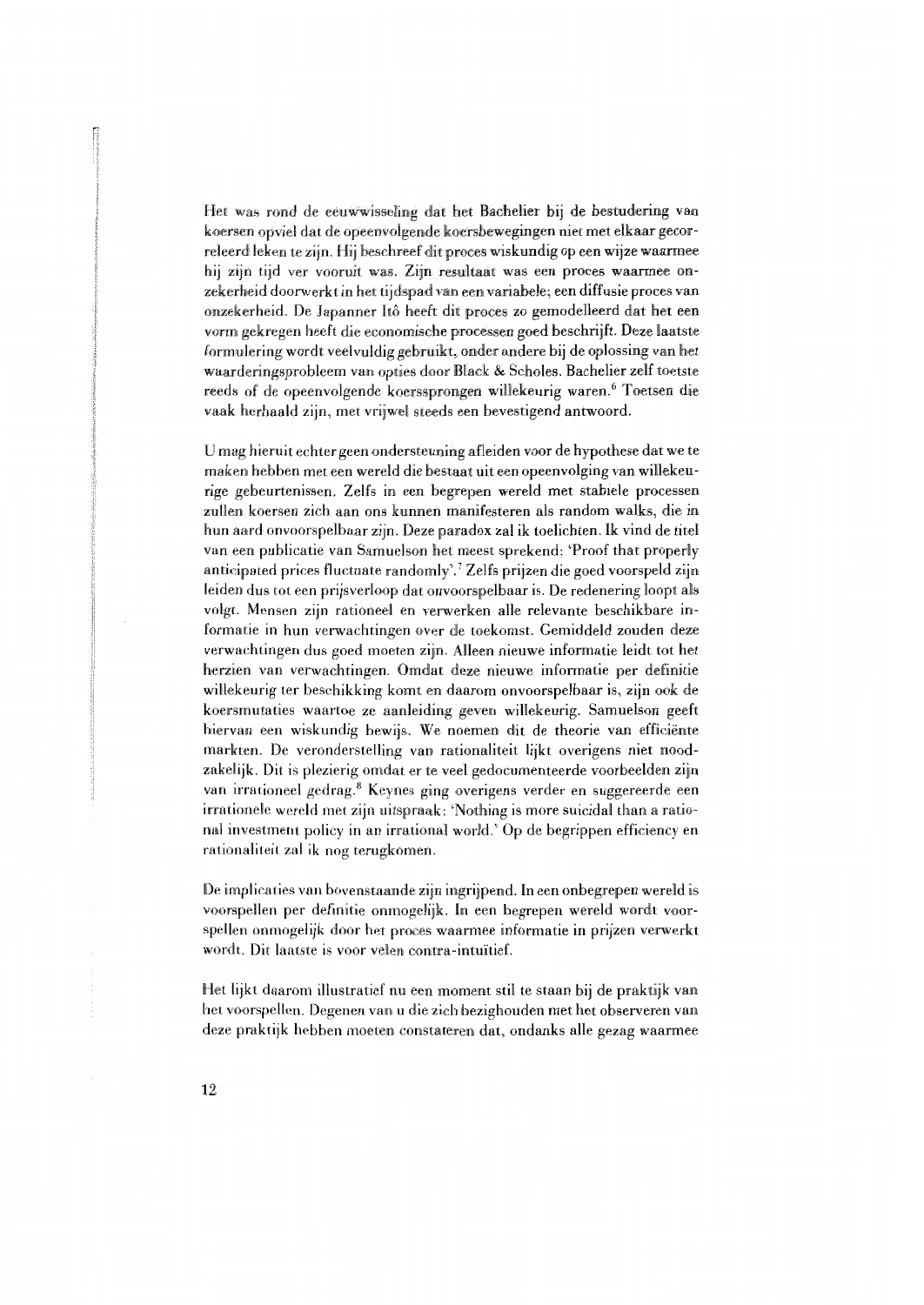sommigen, zelfs hiertoe gekwalificeerde personen, voorspellingen doen over rente, aandelenkoersen en inflatie, de juistheid van de voorspellingen bedroevend blijkt te zijn. Het blijft echter niet bij indrukken. Er zijn vele voorbeelden van onderzoek die laten zien dat voorspellingen, zelfs door specialisten, gemiddeld niet goed zijn. Een bekend voorbeeld is dat van professionele vermogensbeheerders, die het gemiddeld slechter doen dan het gemiddelde van de markt, meestal benaderd met een index. Recente metingen duiden erop dat slechts eenderde boven deze index uitkomt. Jensen was een van de eersten die dit reeds in 1968 in een empirisch onderzoek demonstreerde <sup>9</sup>

Evenmin geruststellend is het feit dat blijkt dat er nauwelijks een correlatie bestaat tussen de beleggingsprestatie in opeenvolgende perioden. Onlangs berekenden Brown en Kritzman een correlatie van letterlijk 0.00 tussen deze grootheden.<sup>10</sup> Dit zijn overigens constateringen die los staan van enige theorie. Een theorie kan het geconstateerde alleen maar verklaren. Het is in dit geval dus niet de vraag of men een theorie aanhangt, maar of men de feiten accepteert. Waarom deze feiten niet geaccepteerd worden heeft stellig te maken met de aangeduide gedragswetenschappelijke aspecten van het vak. Maitol, die zich ook met de psychologische kant van het vak bezig houdt, zei 'Economics explains why you probably can't make much money in the market; psychology explains why you think you can'.<sup>11</sup> Newton zei het misschien nog scherper: 'I can calculate the motions of the heavenly bodies but not the madness of people.'

## 5. Empirische toetsen en het wereldbeeld

We keren nu terug naar wat ik de 'begrepen wereld' genoemd heb. In een dergelijke wereld zullen we proberen modellen te formuleren die deze wereld beschrijven. Deze modellen zullen we vervolgens willen toetsen. Hier is al een waarschuwing op zijn plaats. We toetsen niet alleen het model, maar ook het wereldbeeld. Het is een gezamenlijke toets. De interpretatie wordt hierdoor bemoeilijkt. Ik zal u een voorbeeld geven hoe een dergelijk proces functioneert.

Als we kijken naar de rente voor verschillende looptijden, we noemen dit de vield curve, kunnen we uit de rente voor twee opeenvolgende perioden ook de rente afleiden voor de periode in de toekomst die beide overbrugt. We noemen dit de toekomstige rente of de future rate. Ik wil dit toelichten met een voorbeeld. Beschouw de rente voor termijnen van 4 en 5 jaar. Formeel gezegd de rente van jaar 0 tot 4 en jaar 0 tot 5. Deze notatie gebruik ik ook in de figuur. De toekomstige rente voor de periode van 4 tot 5, dit is dus de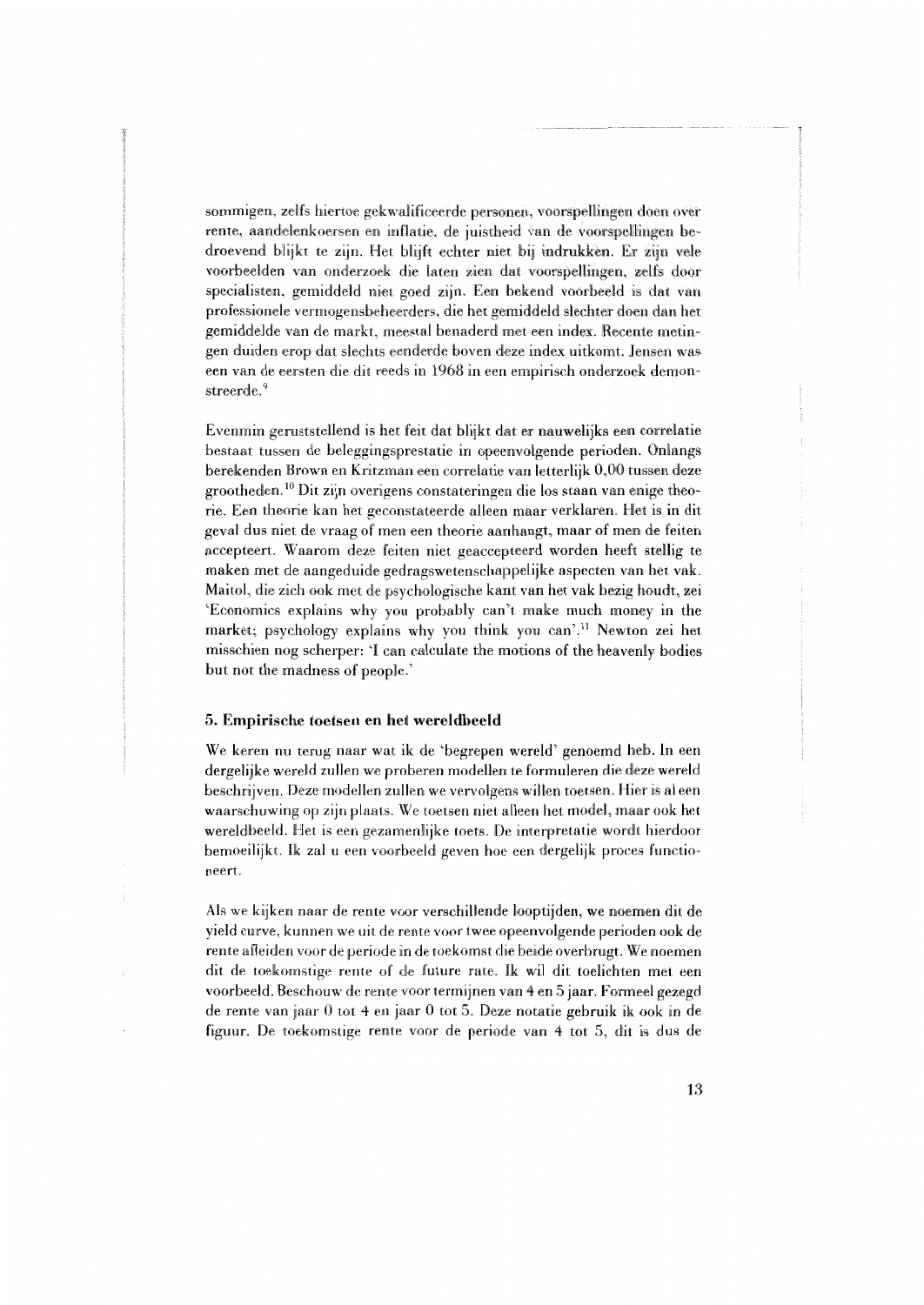éénjaarsrente die over 4 jaar geldt, kan uit beide worden afgeleid. De rente van jaar 0 tot 4 plus die van jaar 4 tot 5 zal immers gelijk moeten zijn aan de rente van jaar 0 tot 5. De toekomstige rente slaat dus als het ware een brug tussen de twee eerste rentepercentages.

In een wereld waarin alle informatie in de prijs verwerkt is, een efficiënte markt, en waarin mensen rationele verwachtingen hebben zoals dit in een 'begrepen wereld' mogelijk is, zou deze toekomstige rente ook de verwachte rente in zich besloten hebben. Gemiddeld zou deze rente ook gerealiseerd moeten worden. Dit is de klassieke formulering van efficiency zoals door Fama in zijn bekende overzichtsartikel gebruikt.<sup>12</sup> Omdat de hypothese zich uitstrekt over meerdere perioden lijkt het mij juist om over efficiency in een multi-periode context te spreken. Ik gebruikte zojuist de zinsnede 'de toekomstige rente heeft de verwachte rente in zich besloten'. De toekomstige rente, afgeleid uit de vield curve, kan een liquiditeits- of risikopremie in zich hebben die we moeten kennen om de werkelijk verwachte rente te berekenen. Hiervoor is een rentetheorie nodig. Efficiency wordt dus gecombineerd met een rentetheorie zodat nog een hypothese wordt toegevoegd. We hebben nu hypothesen over efficiency, een rentetheorie en een wereldbeeld. De rentetheorie is in dit soort werk meestal de theorie die getoetst wordt en efficiency is de bijkomende veronderstelling. Het aangegeven verband is weergegeven in figuur 7.





De toets ligt voor de hand. We berekenen de toekomstige rente uit de vield curve en corrigeren deze rente afhankelijk van onze voorkeur voor een rentetheorie met liquiditeits- of risikopremies om de verwachte rente te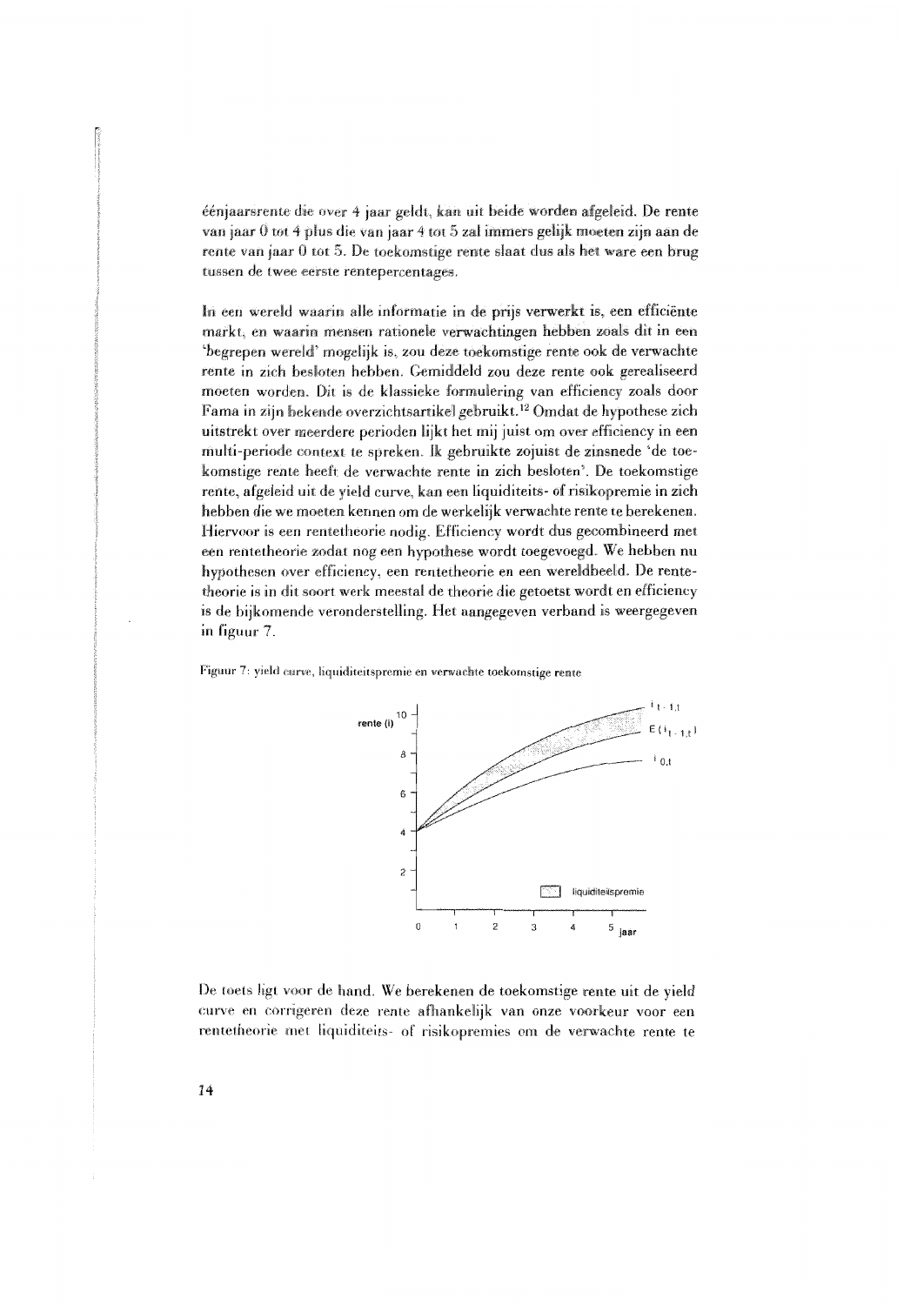krijgen. Vervolgens wordt de aldus gevonden rente vergeleken met de rente die uiteindelijk gerealiseerd is. Uitkomsten van dergelijk onderzoek geven geen duidelijke aanwijzing dat deze verwachte rente een goede schatter is van de gerealiseerde rente in de toekomst.<sup>13</sup> Deze uitkomst hoeft niet te verbazen. Als het zelfs al niet mogelijk is om het renteniveau in de nabije toekomst te voorspellen, hoe zou dan verwacht kunnen worden dat de éénjaarsrente die over vier jaar geldt te voorspellen valt. Eerder is opmerkelijk dat de wetenschap een dergelijke hypothese formuleert.

Een aantal malen heb ik benadrukt dat meerdere hypothesen tegelijkertijd getoetst worden. waaronder een wereldbeeld. Dit compliceert de interpretatie van de resultaten. Ik zal hier een illustratie van geven. Veel economische variabelen, zoals ook de rente, bewegen zich in een relatief beperkt gebied. Dit vereist dat de modellen in een begrepen wereld met een zekere mate van nauwkeurigheid de waarde van grootheden kunnen aangeven. Indien dit niet het geval is, is het haast onmogelijk te interpreteren of de resultaten van de toets betrekking hebben op een 'begrepen' of 'onbegrepen wereld'. Een bevestiging van een hypothese in een 'begrepen wereld' kan net zo goed een toevallige uitkomst zijn uit een 'onbegrepen wereld'. Stel nu dat op basis van de toekomstige rente uitgerekend is dat de verwachte jaarsrente die over een jaar zal gelden met een aanzienlijke waarschijnlijkheid tussen 7,5 en 9,5 procent zal liggen. Als we daarbij beseffen dat de rente in een bepaald tijdsgewricht de neiging heeft tussen zeg de 7 en 10 procent te fluctueren, dan zal het zeer moeilijk zo niet onmogelijk zijn te bepalen of een uitkomst in de buurt van de 8,5 procent het resultaat is van een goede voorspelling in een begrepen wereld of een willekeurig resultaat in een onbegrepen wereld. Analytisch gesproken hebben we het probleem van fouten van de eerste en tweede soort, en wel op meerdere niveaus. Het niveau van de hypothese zelf, die in ons geval al een gecombineerde hypothese is, maar ook op het niveau van het wereldbeeld. Helaas wordt in empirisch werk zelden gesproken over het onderscheidend vermogen van toetsen. Ik ben bang dat het regelmatig voorkomt dat er meerdere hypothesen bestaan, vaak verschillend van aard, die tegelijkertijd niet verworpen kunnen worden.

Ik sprak zojuist over efficiency in een multiperiode context van toekomstige verwachte rentes, gebaseerd op de bestaande rentestructuur. Ik wil nu een moment stilstaan bij de relatie tussen efficiency en aandelenkoersen. De problematiek is in zoverre anders dat we uit huidige prijzen geen toekomstige prijs kunnen afleiden. We kunnen ons nu beperken tot de koers van vandaag. Efficiency, het volledig in de prijs verwerkt zijn van alle informatie, betekent dat op basis van deze informatie niets gezegd kan worden over de koers van morgen. We kijken dus naar prijssprongen en niet naar een toekomstige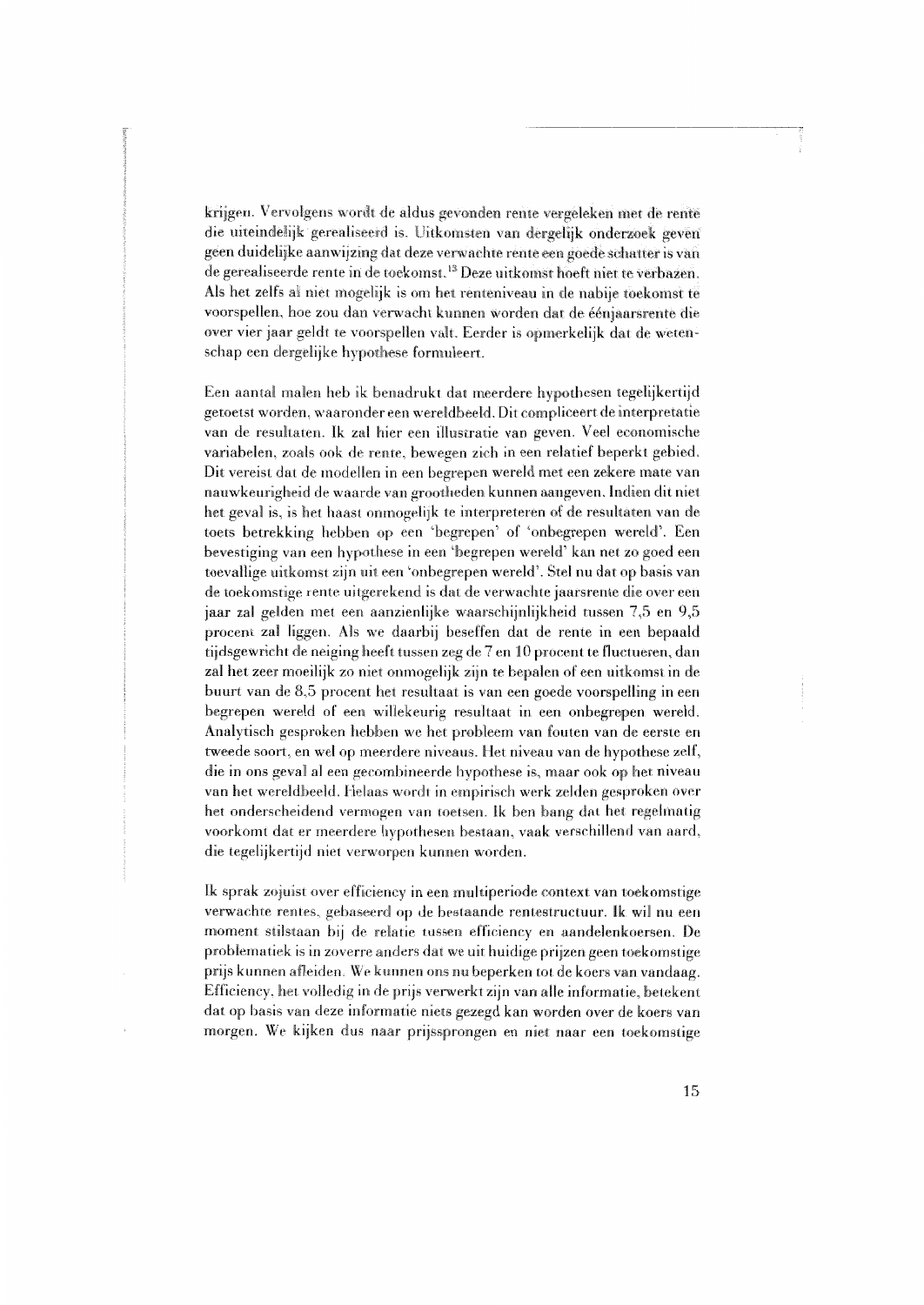prijsstructuur. De informatie behoeft niet rationeel verwerkt te zijn en de prijzen hoeven ook niet de goede prijzen te zijn. Dit laatste is ook meestal niet het geval zoals Black aangeeft in zijn uitdagend artikel 'Noise'.<sup>14</sup> Hij betoogt hierin dat de juiste koers wel tussen plus en minus vijftig procent van de huidige koers zal liggen. Allerlei tijdelijke, vergankelijke en irrationele elementen kunnen de prijs bepalen. Efficiency in deze interpretatie eist alleen dat niemand in staat is op basis van de huidige informatie conclusies over de toekomstige koersen te trekken. Een dergelijke interpretatie, die de veronderstelling van rationaliteit niet meer nodig heeft, spreekt mij aan.

De efficiency hypothese wordt vaak getoetst door te kijken of uit de historische koersontwikkeling, die geacht wordt alle informatie in zich te hebben, de toekomstige koersontwikkeling afgeleid kan worden. Het antwoord is een overweldigend nee, koersbewegingen lijken willekeurig.<sup>15</sup> We zagen eerder dat een dergelijk resultaat zowel in een begrepen wereld, gekoppeld met efficiency, als in een onbegrepen wereld kan ontstaan. Tenslotte een laatste opmerking over empirisch werk. Resultaten van onderzoek zijn vaak erg afhankelijk van de periode waaruit de gegevens worden gebruikt. Dit duidt op instabiliteit en de aanwezigheid van tijdelijke patronen zoals in de eerder gebruikte figuren gedemonstreerd.

Gebrek aan succes bij het vinden van de verwachte verbanden en de instabiliteit van veel verbanden heeft geleid tot de ontwikkeling van nieuwe technieken. Een van de ingeslagen richtingen poogt onstabiele elementen te identificeren.<sup>16</sup> Ze zouden kunnen werken indien ze verstoringen elimineren, niet als de wereld in zijn aard onstabiel is. Het is echter ook mogelijk een geheel andere weg in te slaan. Er is recentelijk een geheel nieuwe analyse methode ontwikkeld die zou kunnen bijdragen aan het ontdekken van structuur in een onstabiele wereld. Deze methode wordt aangeduid met chaostheorie, gebaseerd op het werk van Mandelbrot.<sup>17</sup> Met gebruik van niet lineaire vergelijkingen worden schijnbaar onstabiele patronen beschreven die theoretisch ook meerdere en tijdelijke evenwichtsniveaus kennen. Het resultaat is een complexe, maar gedetermineerde beschrijving van de wereld. Het is als het ware een analyse-techniek die de mogelijkheid in zich lijkt te hebben een onbegrepen wereld begrijpbaar te maken. Deze ontwikkeling, die al toepassing op andere terreinen kent, is revolutionair en kan een overgang betekenen naar een nieuw tijdsbeeld in economisch theoretisch denken.

## 6. In wat voor wereld leven we?

Tot nu toe heb ik de twee wereldbeelden tegenover elkaar gezet. Het is ook mogelijk ze naast elkaar te zetten. De werkelijke wereld kan iets van beide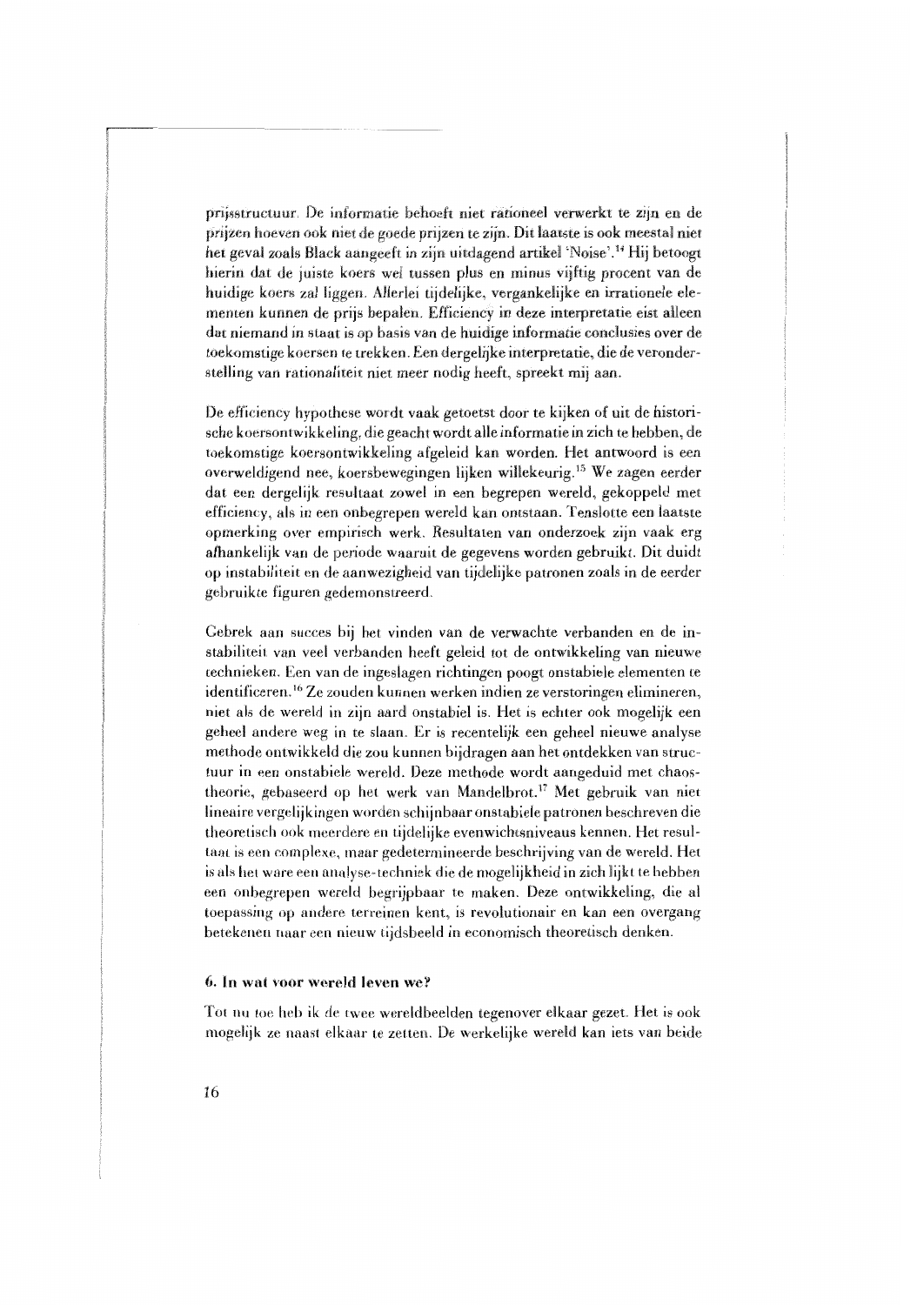hebben. De nabije toekomst zal zich ongetwijfeld meer gedragen als het nabije verleden dan als het verre verleden.<sup>18</sup> Rationele verwachtingen voor twee weken in de toekomst liggen meer voor de hand dan rationele verwachtingen voor twee jaar in de toekomst. Keynes had natuurlijk gelijk toen hij schreef 'the ignorance of even the best informed investor about the remote future is much greater than his knowledge...'. Desalniettemin is een onderscheid tussen de twee wereldbeelden moeilijk te maken. Mijn eigen conclusie is dat we grotendeels in een onbegrepen wereld leven. Een dergelijke conclusie heeft grote consequenties voor ons gedrag. Dit aspect wil ik kort uitwerken vanuit het gezichtspunt van de belegger.

## 7. Strategie in een onbegrepen wereld

U zult zich afvragen wat een belegger te doen staat in een onbegrepen en onvoorspelbare wereld. Sommigen zal een dergelijke wereld uiterst saai lijken omdat er weinig te anticiperen valt. Anderen zullen zich onzeker voelen. Zaken komen als het ware over je heen. Dit zijn geen onvermijdelijke conclusies. Als we ons ingesteld hebben op de onvermijdbaarheid en onvoorzienbaarheid van bewegingen in de drie sleutelgrootheden, rente, inflatie en aandelenkoersen, wordt de vraag voor de belegger: hoe moet ik mijn beleggingen samenstellen om, gegeven de onvermijdbare onzekerheid, toch mijn doelstellingen te realiseren. Dit geeft een uitgangspositie die zelfs risikoloos kan zijn in een risikovolle wereld.<sup>19</sup>

Ik wil hiervan twee voorbeelden geven. Deze voorbeelden liggen op het terrein van levensverzekeraars en pensioenfondsen, beide instituten waarin het overgrote deel van onze maatschappelijke besparingen plaatsvinden. Ik bezie eerst de levensverzekeraar. De verzekeraar heeft in guldens uitgedrukte, nominale, verplichtingen om als de verzekerde op een bepaald tijdstip in leven is, dan wel voor die tijd gestorven is een bepaald bedrag uit te betalen. We abstraheren hier van sterfterisiko, met andere woorden we gaan ervan uit dat mensen gemiddeld overlijden volgens de veronderstelde sterftetafels. Omdat het een nominale verplichting betreft zou de verzekeraar zijn verplichting geheel kunnen zekerstellen door de premie in vastrentende waarde te beleggen en de contante waarde van de verplichting te berekenen met de gecontracteerde rentevoet. Er is een aantal methodes ontwikkeld, onlangs publiceerde ik hierover met collega Frijns, om het evenwicht tussen de waarde van de beleggingen en de verplichtingen in evenwicht te houden, ook bij toekomstige onverwachte renteveranderingen. Dit evenwicht kan zelfs bestaan indien de verzekerde in de toekomst nog premies moet betalen.

Het beschreven evenwicht noemen we matching, het afgestemd zijn van activa en passiva onder alle mogelijke omstandigheden in de toekomst.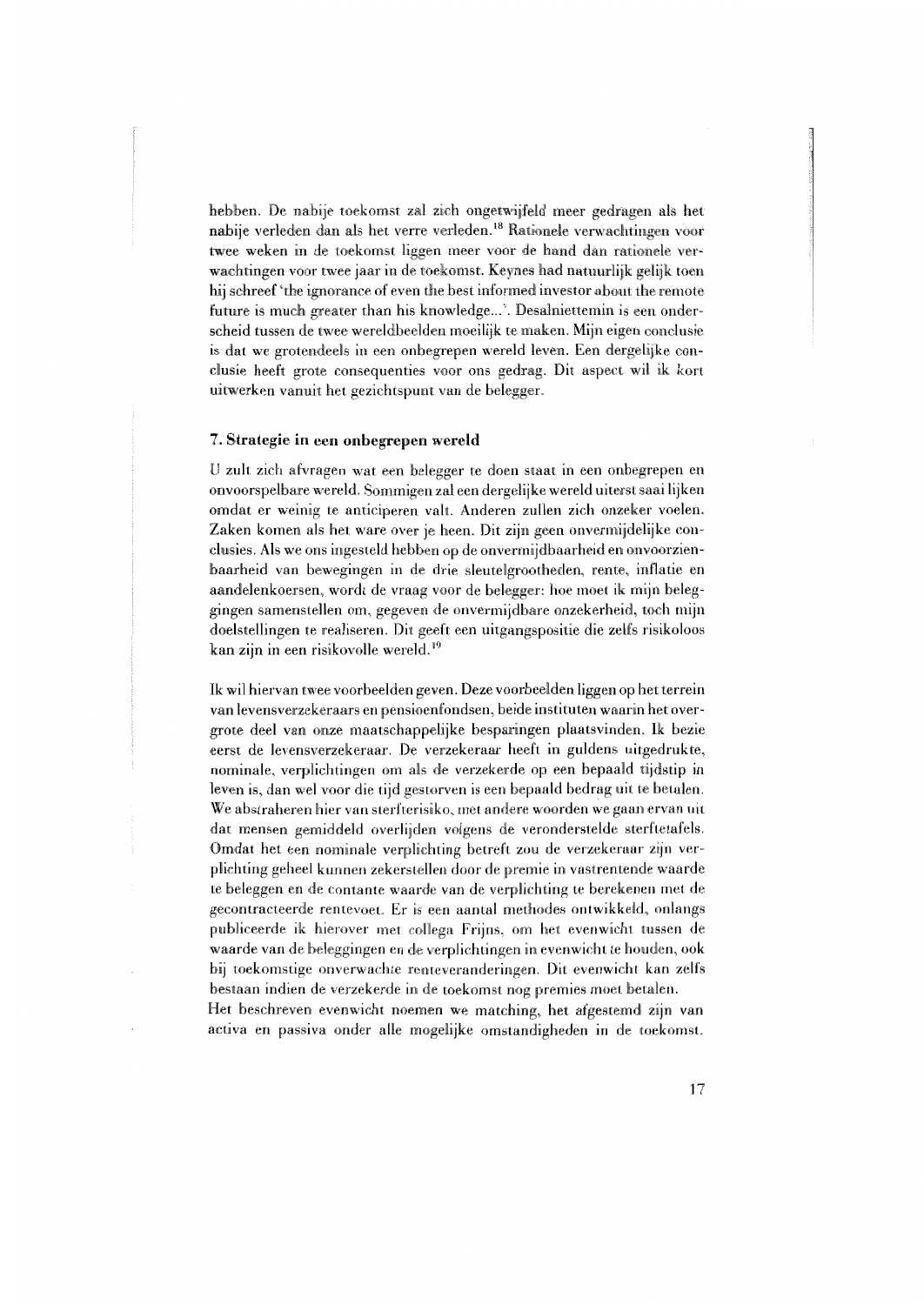Matching is hierbij geen noodzakelijke keuze in een onzekere wereld, maar geeft een risikoloos referentiepunt. In dit voorbeeld had de verzekerde een nominaal recht. Zou de verzekerde een ander type recht willen hebben dan moet dit met de verzekeraar worden gecontracteerd. Een voorbeeld is een verzekering op basis van belegging in aandelen. Dit type, hoewel niet nieuw, is de laatste jaren populair geworden. In Nederland werd de Waerdije-polis reeds in 1956 geïntroduceerd. In de Angel-Saksische wereld wordt de term unit-linked gebruikt. Verzekerde dient dus zelf te bepalen welk type risiko op het spaardeel van zijn verzekeringen hij wenst te lopen. De verzekeraar kan producten samenstellen en zien of deze in een behoefte voorzien. Gegeven de eerder beschreven onzekerheden liggen hier interessante keuzes. De gewichtige vraag of er een oplossing is om inflatierisiko af te wentelen kan het beste in het kader van pensioenfondsen behandeld worden.

Kenmerkend voor een pensioenfonds in de Nederlandse context is dat verplichtingen over het algemeen gebaseerd zijn op eindlonen. Omdat inflatie snel doorwerkt in lonen zijn de pensioenverplichtingen in belangrijke mate blootgesteld aan inflatierisiko. We zagen niet alleen dat inflatie onstabiel en grillig is, dit gold ook voor de reële rente. Iedere poging een portefeuille samen te stellen die bescherming biedt tegen inflatie kan daarom op zijn best een benadering zijn die zeer onvolledig is. In de eerder vermelde publicatie van Frijns en mijzelf wordt geconcludeerd dat de weging van vastrentende waarden, aandelen en onroerend goed in de portefeuille verschillen geeft in de inflatiegevoeligheid. De verbanden zijn overigens verre van perfect en voor de toekomst uiteraard onzeker. Stellige uitspraken dat de reserves te hoog of te laag zijn zijn daarom niet goed te doen. Op zich is het een uitdaging een beleggingsportefeuille samen te stellen die zo veel mogelijk aan de gestelde eisen voldoet. Ik wil hier slechts constateren dat we hiervoor één instrument node missen. Dit is de indexlening, een lening waarvan de opbrengst geïndexeerd is met de inflatie. Een dergelijke lening zou niet alleen onzekerheid bij pensioenfondsen verminderen. Ook voor veel uitgevende instanties zou een dergelijke lening risiko-verminderend werken. Dit geldt waarschijnlijk ook voor de overheid. Er is dan in de huidige situatie geen sprake van een Pareto-optimum: beide partijen kunnen er immers op vooruitgaan. Het is onbegrijpelijk dat er in dit land zoveel weerstand tegen dit type lening bestaat. Bomhoff heeft al vaak op dit punt gewezen.

Dames en heren, ik moet mijn betoog afsluiten. Ik heb met u gekeken naar fundamentele veronderstellingen, de paradigma's, van mijn vak. We hebben veel risiko en onzekerheid gezien. Ik denk dat we al veel geleerd hebben als we beseffen dat onzekerheid in al zijn facetten bestaat en omvermijdbaar is. Ontkenning hiervan of schijnoplossingen geven misschien zielerust, ze geven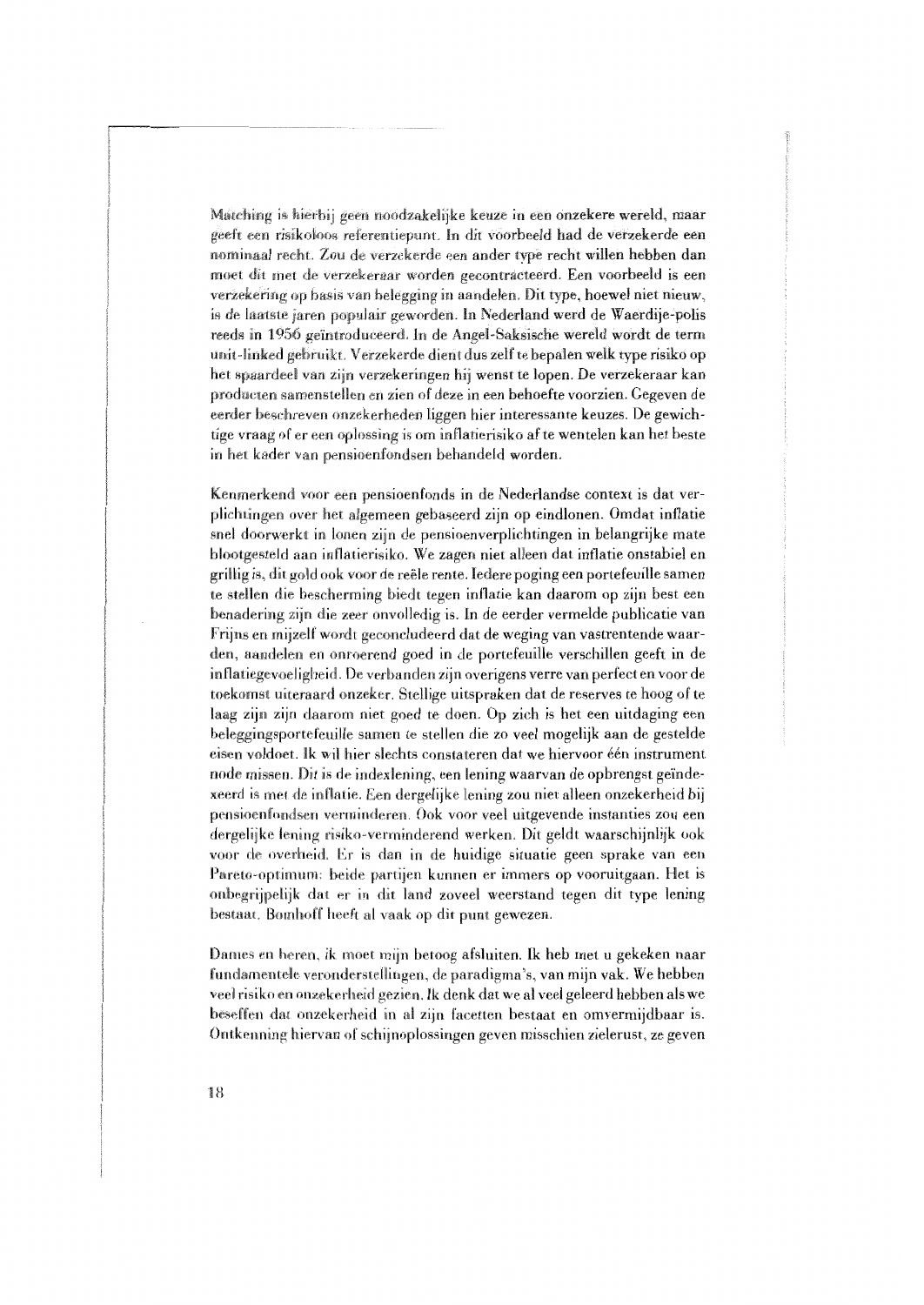geen oplossingen. Nuchterheid blijft een belangrijk ingredient in het karakter van een econoom.

Mijne Heren, leden van het bestuur van de Stichting Bedrijfsleven - Economische Faculteit RL.

Uw stichting en de hierin participerende Limburgse ondernemingen hebben deze leerstoel mogelijk gemaakt. Uw keuze om mij hierin te benoemen maakte het mij mogelijk mijn professorale carrière dicht bij huis te continueren. Niet onbelangrijk is dat hiermee de banden tussen deze universiteit en het Abp verder aangehaald kunnen worden.

Mijnheer de voorzitter, leden van het bestuur van het ABP.

U heeft gezien dat het vervullen van een hoogleraarschap voor mij een belangrijke uitdaging vormt in aansluiting op het werk voor het fonds. Minder heeft u waarschijnlijk kunnen vermoeden dat het fonds vele aanknopingspunten geeft voor de verdieping van de theorie en voor veelzijdig onderzoek. Werken voor het fonds is voor mij ook in deze zin een bron van nieuwe stimulansen.

Beste Hilda.

Noch bij mijn promotie, noch bij mijn inaugurale rede in Rotterdam heb ik je toegesproken. Na deze wat filosofische les, over begrepen en onbegrepen werelden en al of niet kunnen voorspellen wil ik graag constateren dat twintig jaren studie het ons beiden heeft mogelijk gemaakt iets van elkaar te begrijpen en zelfs, af en toe, elkaars gedrag te kunnen voorspellen. Ik ben je hier dankhaar voor

Ik dank u voor uw aandacht.

Met dank aan Prof.Dr. C.C.P. Wolff, Dr. J.M.G. Frijns en Drs.Ir. H.Z. NieuwBeerta voor hun commentaar op eerdere versies van deze tekst. Alle fouten en onduidelijkheden zijn uiteraard voor mijn rekening.